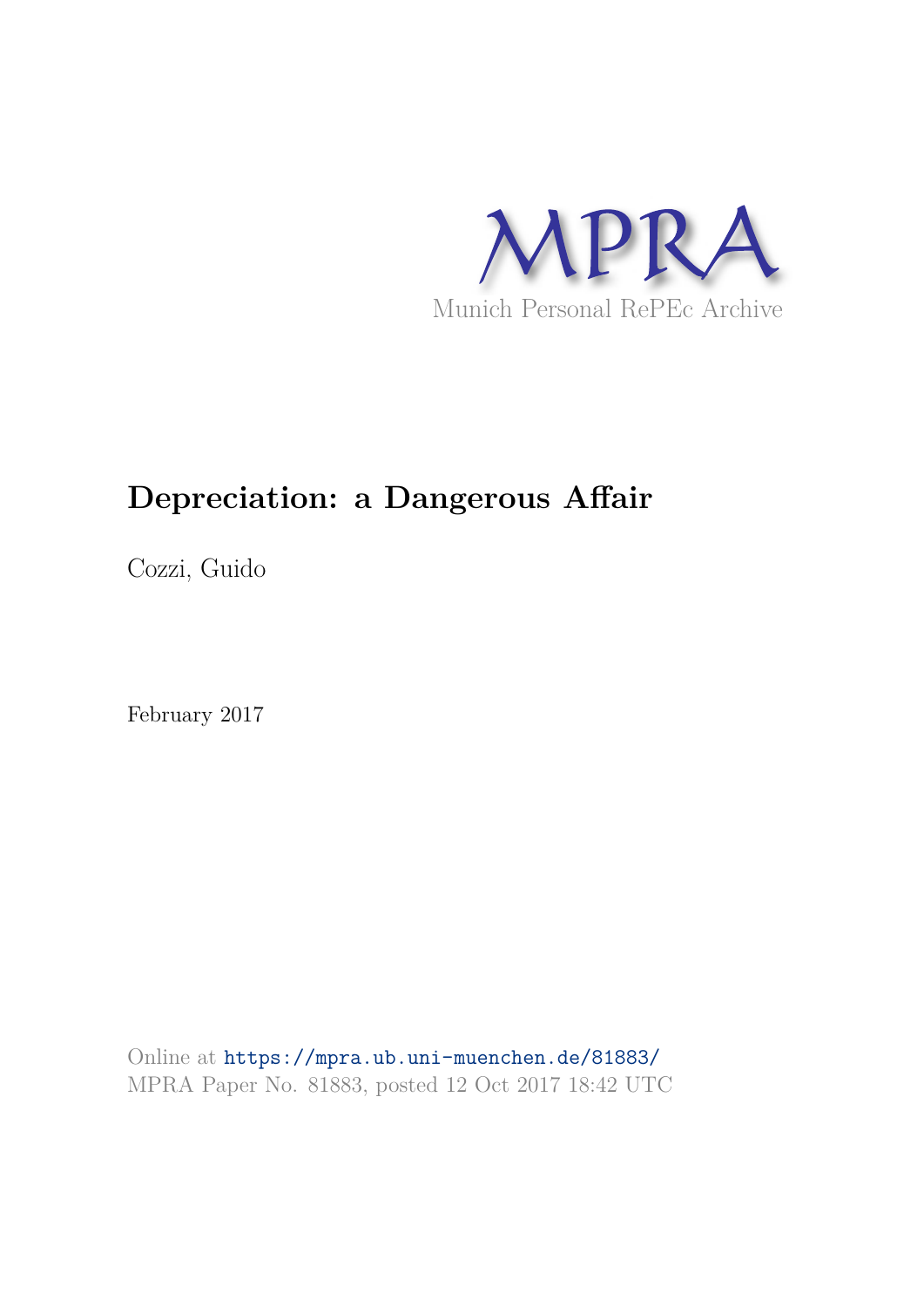## Depreciation: a Dangerous Affair<sup>\*</sup>

#### Guido Cozzi

#### September 2017

#### Abstract

Statutory fiscal depreciation of real estates is typically higher than their realistic expected life. This would imply that markets would value buildings more than their social fundamental value. I prove that this allows house price bubbles to emerge and open the door to sudden crashes, even in an economy with fully rational and forward-looking individuals, and no credit market imperfections. I also provide a simple "rule-of-thumb" method to calculate the highest bubble-free depreciation rate. With standard parameters, it turns out that the usual annual  $5\%$  fiscal depreciation can prevent house price bubbles only by a very close shave.

JEL classification: E30, E60, R3. Keywords: House price bubbles; Fiscal depreciation; Sunspot equilibria.

Guido Cozzi, Department of Economics, University of St. Gallen, Address: Guido Cozzi, FGN-HSG, Büro 34-002, Varnbüelstrasse 19, 9000 St. Gallen, Switzerland Phone: +41 71 224 2399, fax: +41 (0) 71 224 28 87. email: guido.cozzi@unisg.ch.

I am grateful to Silvia Galli for very useful suggestions.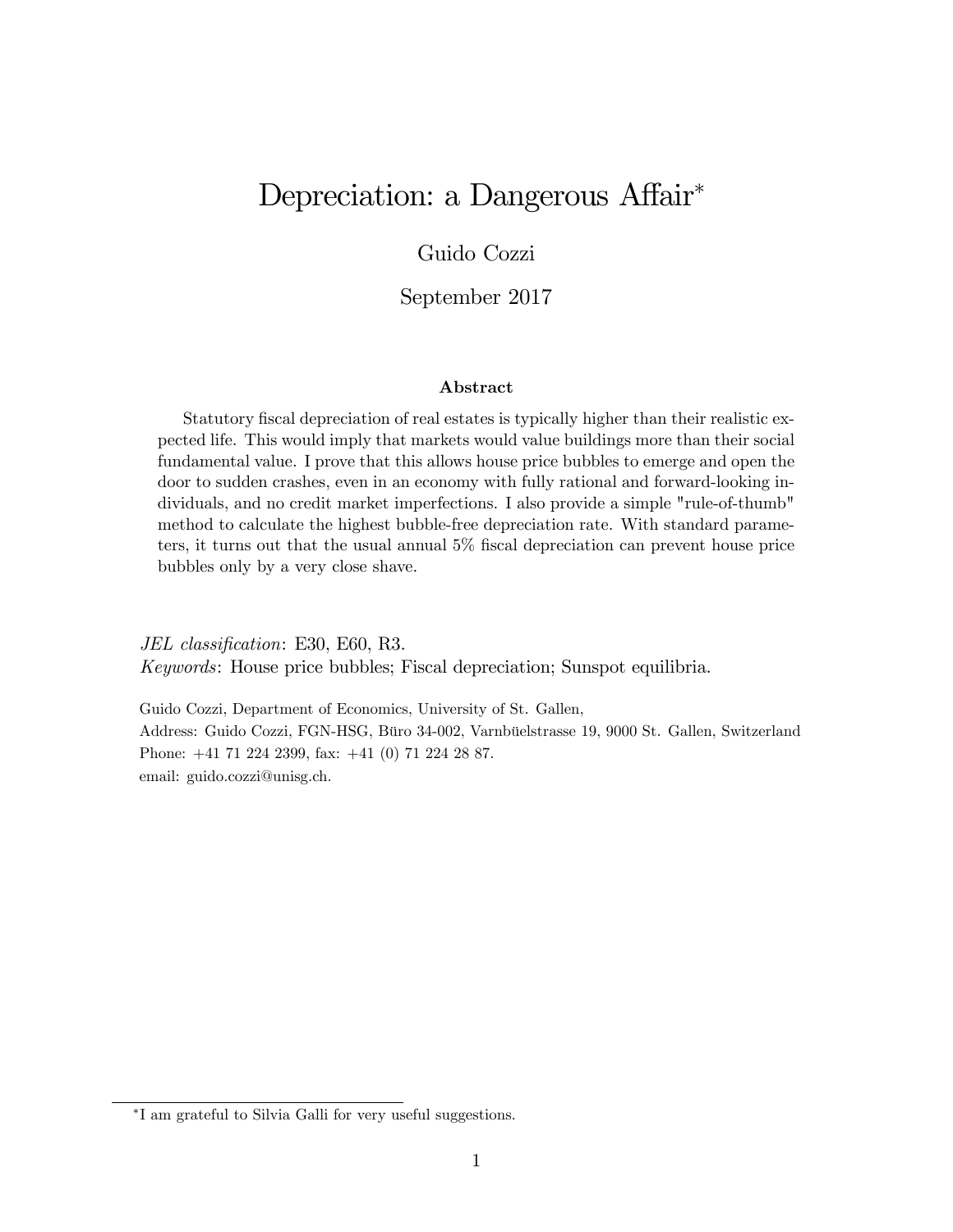"A lot of my write-off was depreciation..I pay tax and I pay federal tax too. But I have a write-off, a lot of it is depreciation, which is a wonderful charge. I love depreciation." Donald Trump, October 9, 2016.

### 1 Introduction

When a firm buys a building it is entitled to deduct parts of its value from taxes at rates which are supposed to approximate the actual economic depreciation rate of the building. However Öscal schedules are often the result of political compromise and sometimes accused to be too generous to real estate holders willing to minimize their income taxes. For example, according to the federal *Modified Accelerated Cost-Recovery System* (MACRS) introduced by the US Tax Reform Act of 1986, businesses may recover investments in buildings through depreciation deductions up to a substantial amount: typically a house is assumed to be depreciated in 27.5 years, but the owner can opt for accelerated depreciation, so short as to 5 years. On the other hand, estimated depreciation rates for buildings are notoriously much smaller - running from 0.36% per year (Leigh, 1980), to 2.5% per year (Harding, Rosenthal, and Sirmans, 2007). Similarly long housing life expectancies are used in the literature - 1% in Cocco (2005), 1.5% in Diaz and Luengo-Prago (2008), and Maggiori, Stroebel, and Weber (2015). Hence, with the Öscal depreciation rules actually in place, the governments could actually be subsidizing house prices. This paper proves theoretically that this is sufficient to render a rational house price bubble sustainable. Moreover, this allows for self-fulfilling prophecies to generate house price bubble collapses even in an otherwise very stable economy.

The rest of this study is organized as follows. Section 2 sets up a simple stylized house price model. Section 3 characterizes and proves the existence of rational bubbles and sunspot equilibria in this model. The final section concludes.

### 2 A Simple Model of House Prices

Let us assume that infinitely lived families - identical and with constant population normalized to 1 - choose consumption, savings and investment by maximizing their intertemporal utility functional represented by

$$
E_0 \sum_{j=0}^{\infty} \beta^j \frac{c_{t+j}^{1-\sigma} - 1}{1 - \sigma}
$$

where time  $t = 0, 1, ...$  is unbounded and discrete,  $\sigma > 0$  is the inverse of the intertemporal elasticity of substitution,  $\beta = \frac{1}{1+}$  $\frac{1}{1+\rho}$  is the subjective discount factor, with subjective interest rate  $\rho > 0$ . Individuals produce income  $w_t$  per unit time. The market for interfamily consumption loan is open, and  $r_t$  is its real rate of return between period t and  $t+1$ . Family wealth, denoted  $a_t$ , grows according to:

$$
a_{t+1} = a_t r_t + w_t - c_t - \tau_t,
$$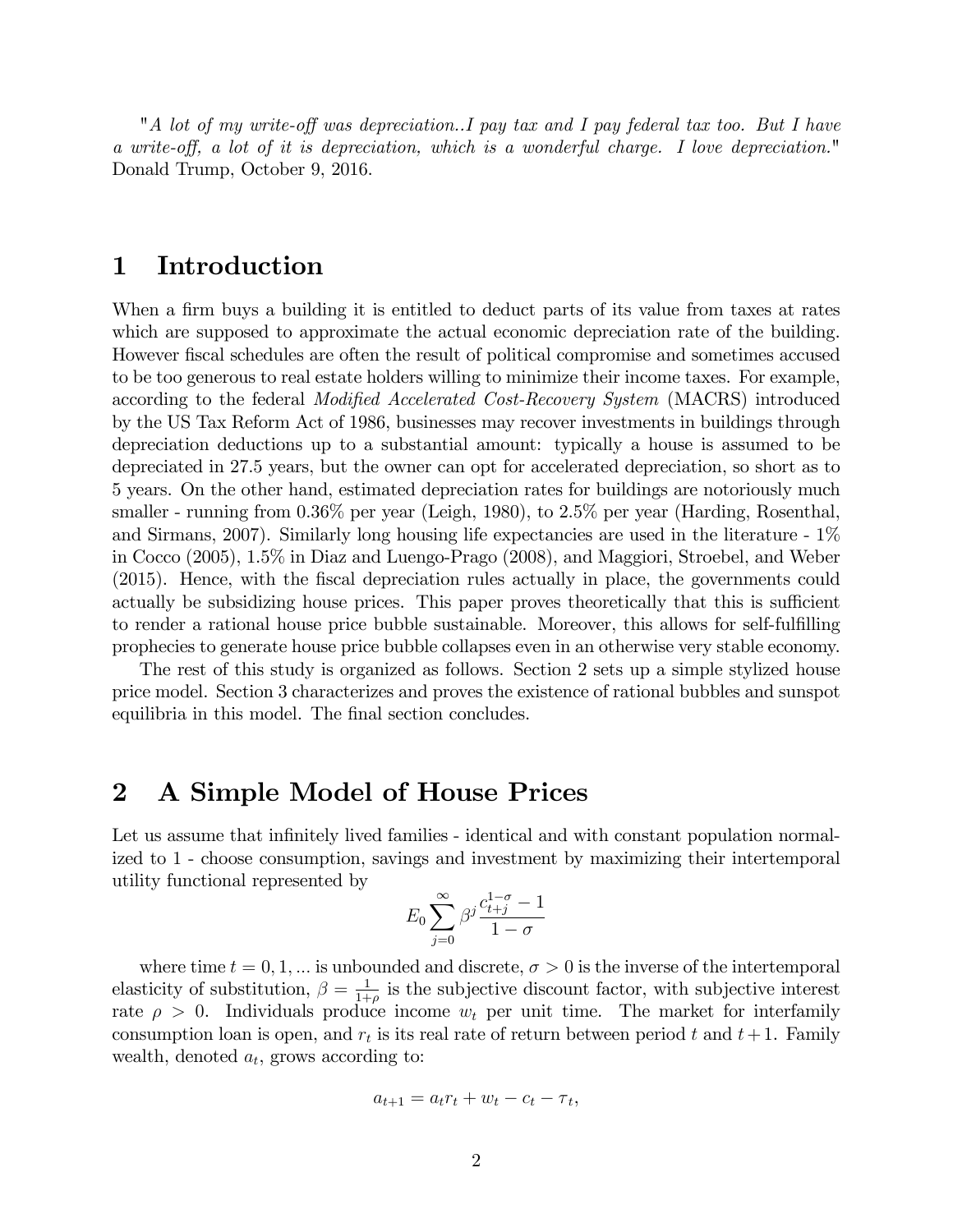where  $\tau_t$  is percapita lump-sum taxation. We will allow the representative household's income, which is this economy's GDP, to grow at constant exogenous rate  $\gamma \geq 0$ . The associated

Euler equation is:

$$
c_t^{-\sigma} = E_t \left[ \beta c_{t+1}^{-\sigma} (1 + r_t) \right], \tag{1}
$$

where  $E_t$  is the expectation as of time t.

Financial intermediaries - called "banks", and operating at zero cost - perfectly diversify individual savings into "houses", which are in limited supply  $H$ . In every period each bank buys a house and sells it to other banks in next period: hence the current stock of houses gets rolled over in every period.<sup>1</sup> We assume that the price of a house paid by a bank,  $p_t \ge 0$ , is refunded in a fraction  $\theta \in [0; 1]$  per period by the government. Parameter  $\theta$  is exogenously set by the legislation on the depreciation of physical investment. For simplicity, we will assume balanced government budget, with lump sum taxes financing the fiscal depreciation of the buildings:

$$
\tau_t = \theta H p_t.
$$

Hence non-distortionary taxation is fully compensated by trasfers and do not interphere with our assumed intertemporal wealth constraint.

I will assume for simplicity that real estates are unproductive and irreproducible assets. Hence any positive price would be a bubble. An extension would complicate notation, but would imply that the bubble would be the difference between the price of the asset and the expected present value of the rents it generates.<sup>2</sup>

#### 2.1 Bubble-free Equilibrium

Our very simple economy always admits a general equilibrium without bubbles.

A bubble-free equilibrium is a sequence of consumption  ${c_t}_{t=0}^{\infty}$  and real interest rates  ${r_t}_{t=0}^{\infty}$ , house prices  ${p_t}_{t=0}^{\infty}$ , and taxes  ${\tau_t}_{t=0}^{\infty}$ , such that  $p_t = 0 = \tau_t$ ,  $c_t = w_t = (1+\gamma)^t w_0$ , for all  $t = 0, 1, 2, \dots$ , and eq. (1) holds. As a consequence, eq. (1) determines a constant real interest rate

$$
r_t = (1+\gamma)^{\sigma} \beta^{-1} - 1 \equiv \bar{r}.\tag{2}
$$

Hence in this simple economy the bubble-free equilibrium exists, is unique, and it is along a balanced growth path.

#### 2.2 Bubbly Equilibrium

In this section I will characterize the stationary rational bubble equilibrium of our simple economy. I will now look for the possibility of bubbles with constant probability  $\lambda \in [0; 1]$  of bursting each period. Since financial intermediaries, perfectly competing and risk neutral, view real estate investment as equivalent to consumption loans, they will invest in estates only if the expected returns between the activities are equalized, that is only if:

 $1$ This allows banks to update their fiscal depreciation to higher levels during a house price bubble.

<sup>2</sup>Our model is purposefully very stylized, but it could be complicated in several directions. For a useful survey of recent housing macroeconomics, see Piazzesi and Schneider (2016).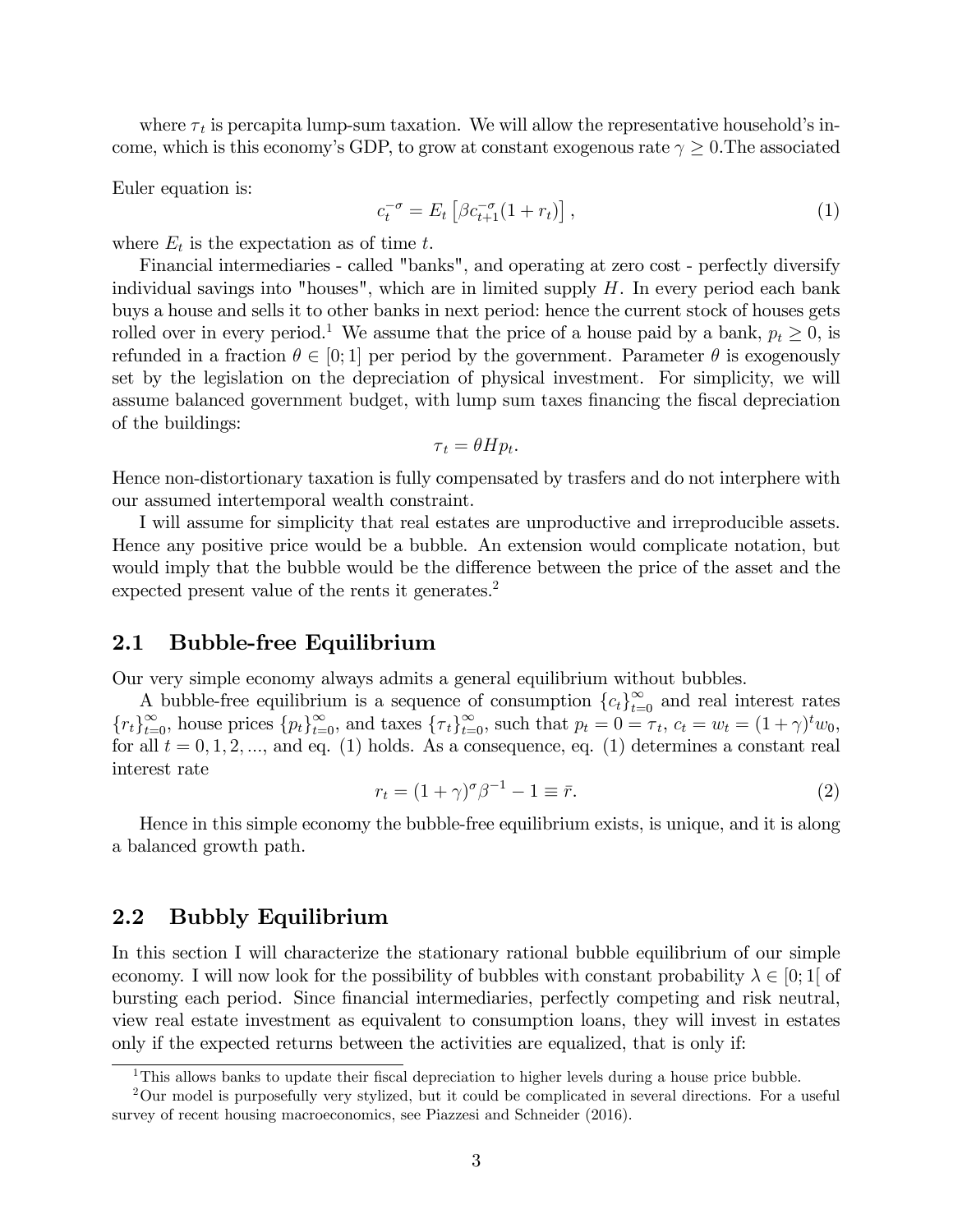$$
\frac{p_{t+1}(1-\lambda)}{p_t(1-\theta)} = 1 + r_t.
$$
\n(3)

Since there is a probability  $\lambda$  of bursting each period, the probability of the bubble lasting more than an arbitrary number T of periods is  $(1 - \lambda)^T > 0$ . For a housing bubble to be stationary it is necessary that the price of the asset grows at the same rate as the real GDP until it bursts. Hence we will look for an equilibrium in which, conditionally on the bubble not having burst until period  $t$ , the following holds:

$$
\frac{p_{t+1}}{p_t} = \begin{cases} 1 + \gamma, & \text{with probability } \lambda, \text{ and} \\ 0, & \text{with probability } 1 - \lambda. \end{cases}
$$
 (4)

This guarantees that the value of the stock of estates does not become unboundedly higher than GDP in any state of nature.

Also in a stationary (balanced growth path) bubbly equilibrium, percapita consumption will grow at the same rate as GDP, that is

$$
\frac{c_{t+1}}{c_t} = 1 + \gamma. \tag{5}
$$

Therefore, since eq. (5) and the Euler equation (1) hold simulaneously, yielding:

$$
1 + r_t = (1 + \gamma)^\sigma (1 + \rho).
$$
\n(6)

Combining eq.s  $(3)$ ,  $(4)$ , and  $(6)$ , provided the bubble has not burst until period t, we have:

$$
\lambda = 1 - \frac{(1+\rho)(1-\theta)}{(1+\gamma)^{1-\sigma}} \equiv \lambda^*(\rho, \sigma, \gamma, \theta). \tag{7}
$$

Notice that  $\lambda^*(\rho, \sigma, \gamma, \theta)$  gives the equilibrium probability of the bubble bursting as a function of the subjective interest rate, the elasticity of intertemporal substitution, the economyís growth rate, and the fiscal depreciation rate. From  $(5)$  we see that  $\lambda^*$  is non-negative if and only if:

$$
\theta \ge 1 - \frac{(1+\gamma)^{1-\sigma}}{1+\rho} \equiv \theta_{\min}(\rho, \sigma, \gamma). \tag{8}
$$

The threshold level,  $\theta_{\min}$ , of fiscal depreciation for the existence of a stationary rational real estate bubble with constant probability of exploding is positive, because the convergence of representative agent utility restricts parameters to  $1 + \rho > (1 + \gamma)^{1-\sigma}$ . Therefore if government forced the Öscal amortization rate to be low enough the real estate bubble would not exist in this economy. Existence becomes possible only if the government allows for a level of  $\theta$  at least as large as  $\theta_{\min}$ . Interestingly, the higher  $\theta$  the higher the probability of the bubble collapsing each period. Therefore we can conclude with the following:

**Proposition 1.** A stationary rational house price bubble equilibrium exists if and only if the fiscal depreciation rate  $\theta$  is above a minimum level  $\theta_{\min}$ . The higher the allowed depreciation rate the higher the probability per year of a house price bubble crash.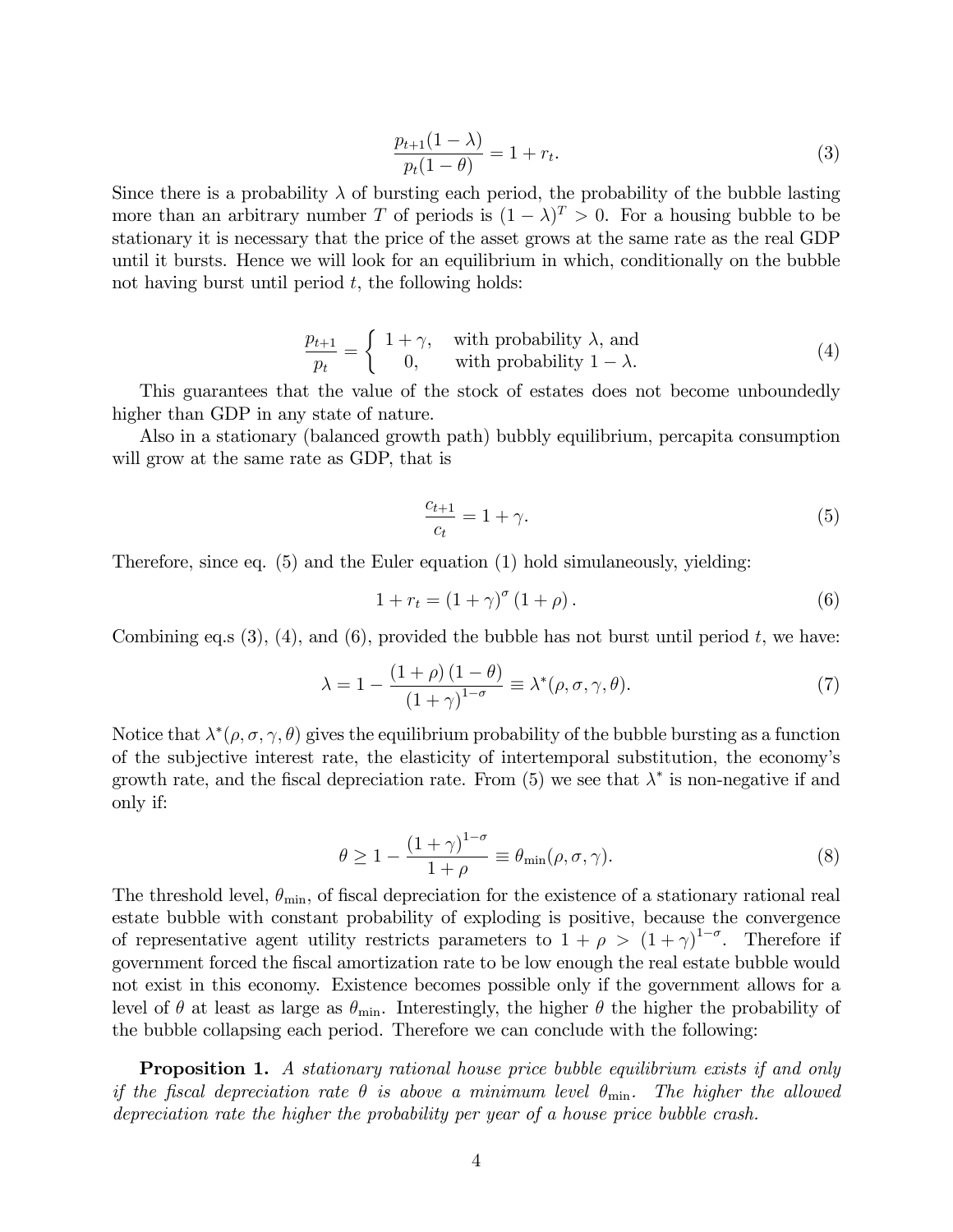Notice that the crash probability is an example of a rational stationary sunspot equilibrium (Cass and Shell, 1983), that would not emerge in this economy (see, Tirole 1982) if the government did not introduce a fiscal depreciation rate.

With a standard unit elasticity of intertemporal substitution traditional in real business cycle literature,  $\sigma = 1$ , and the canonical subjective rate of time preference  $\rho = 5\%$ , the minimum yearly amortization needed to generate a bubble would be  $\theta_{\min} = \frac{\rho}{1+\rho}$  $\frac{\rho}{1+\rho} = 0.048$ . This, according to eq. (8), predicts the possibility of a house price bubble starting, with associated probability of bursting - eq. (7) - equal to  $\lambda^*(\rho, \sigma, \gamma, \theta) = 1 - (1 + \rho)(1 - \theta) = 0.00002$ . Despite the simplicity of our analysis, it seems that the usual 20 years fiscal depreciation is roughly borderline, and potentially able to generate a very long-lasting house price bubble. Using instead the 5 year lower bound of MACRS would imply a house price bubble expected to be crashing every 6 years and three months.

#### 2.2.1 House finite lives

Our very simple framework can be extended in several realistic directions. One is to assume that each house has a finite expected life. We can model this by assuming a positive annual house crash rate, denoted  $\delta > 0$ . According to the literature,  $\delta = 0.01$  is realistic, and it implies a 100 year expected life of the house. This would modify our eq. (3) to

$$
\frac{p_{t+1}(1-\lambda)(1-\delta)}{p_t(1-\theta)} = 1 + r_t,
$$
\n(9)

and, after the same steps as in the previous section, lead us to the following modified version of eq. (7):

$$
\lambda = 1 - \frac{(1+\rho)(1-\theta)}{(1+\gamma)^{1-\sigma}(1-\delta)} \equiv \lambda^*(\rho, \sigma, \gamma, \theta, \delta). \tag{10}
$$

Therefore the new expression for eq. (8) would be:

$$
\theta \ge 1 - \frac{(1+\gamma)^{1-\sigma}(1-\delta)}{1+\rho} \equiv \theta_{\min}(\rho, \sigma, \gamma, \delta). \tag{11}
$$

Using the previous numerical example for the other parameters, we obtain  $\theta_{\rm min} = 1$  –  $1-\delta$  $\frac{1-\delta}{1+\rho} = 1 - 99/105 = 0.0571.$ 

Quite interestingly, our very simple numerical analysis delivers a minimum annual fiscal depreciation rate required for a bubble to emerge that is slightly higher than 5% per year. This suggests that the standard fiscal depreciation rate of 5% per year would be the best rounding of the upper bound for a rational house price bubble not to emerge! According to my simple model, it seems that legislators adopting that simple accountancy rule could have been amazingly cautiosly generous towards the estate investors. However, the simple model of this paper also shows that they should be very careful not to increase it any further, if the wish to avoid house price bubbles. For example, MACRS, with its five year allowance, would open the door to rational house price bubbles of expected duration of about 8 years and 8 months.